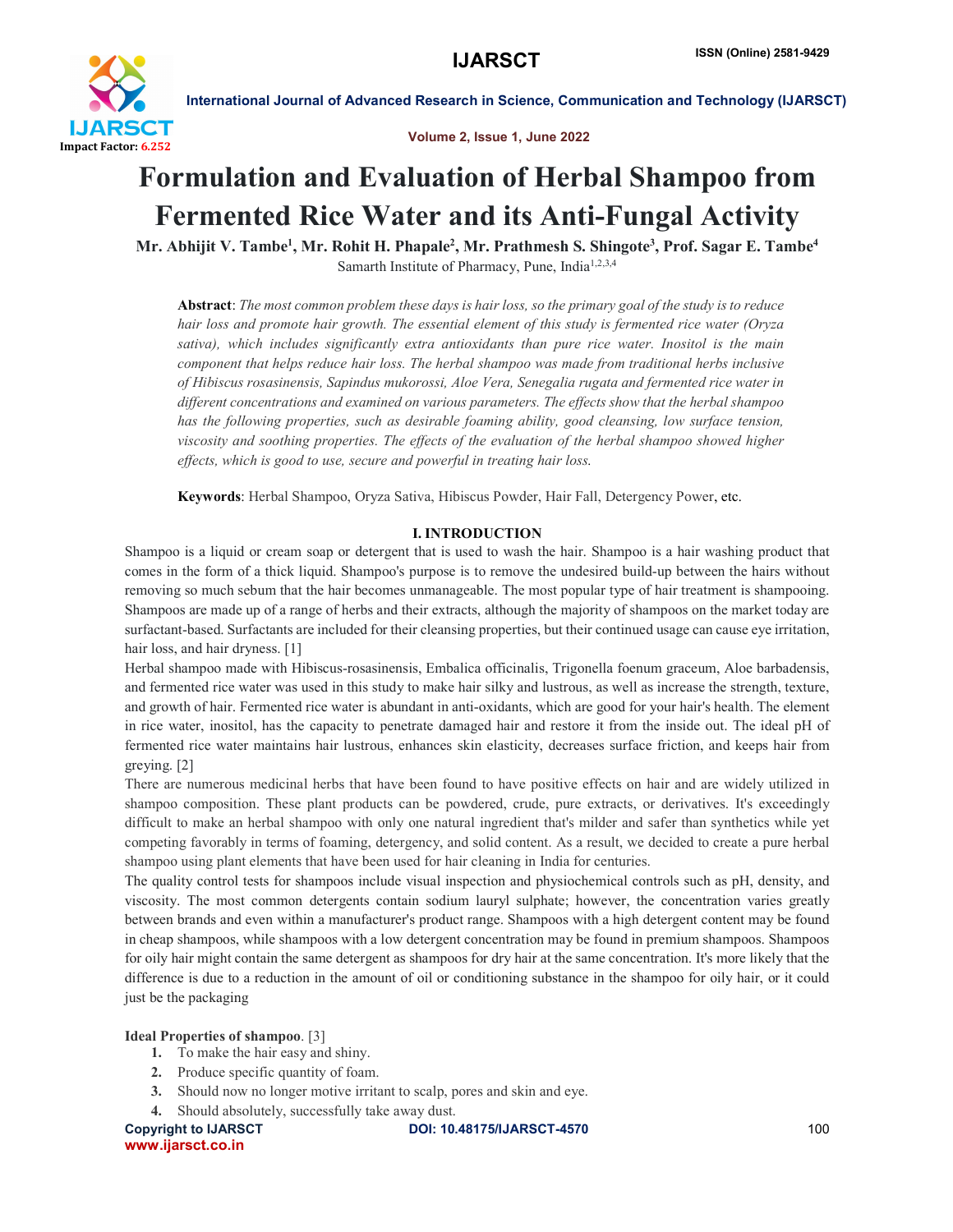

#### Volume 2, Issue 1, June 2022

5. Impart exceptional perfume to hair.

#### Functions of Shampoo

- 1. It is responsible to successfully and absolutely take away dust or soil.
- 2. It is responsible to successfully wash the hair.
- 3. It is responsible to produce an excellent quantity of froth to fulfill the user.
- 4. It is responsible to be effortlessly eliminated via way of means of rinsing with water.
- 5. It is responsible to impart a pleasing perfume to the hair.
- 6. It is responsible to now no longer have any aspect consequences or reasons of infection to the pores and skin and eye.

| Table 1: Formulation Table of Fermented Rice Water Shampoo |                           |     |    |     |                |     |    |
|------------------------------------------------------------|---------------------------|-----|----|-----|----------------|-----|----|
| Sr. No                                                     | <b>Name of Ingredient</b> | F1  | F2 | F3  | F4             | F5  | F6 |
|                                                            | Rice water (ml)           | 15  | 20 | 25  | 30             | 35  | 40 |
| $\mathfrak{D}$                                             | Hibiscus powder(gm)       | 0.5 |    | 1.5 | $\overline{2}$ | 2.5 |    |
| 3                                                          | Reetha powder (gm)        | 0.5 |    | 1.5 | 2              | 2.5 |    |
| $\overline{4}$                                             | Shikakai powder (gm)      | 0.5 |    | 1.5 | $\overline{2}$ | 2.5 |    |
| 5                                                          | Aloe vera gel(gm)         | 0.5 |    | 1.5 | $\mathfrak{D}$ | 2.5 | 3  |
| 6                                                          | Vit $E(gm)$               | 0.5 |    | 1.5 | $\mathfrak{D}$ | 2.5 |    |
|                                                            | Shampoo base $(Q.S)$      | 0.5 |    | 1.5 | າ              | 2.5 |    |

#### II. MATERIALS AND METHODS

#### Preparation of Herbal Shampoo

• Take a cup of rice in clean bowl  $\&$  rinse with water for once to remove dirt  $\&$  impurities .

• Drained the water & again added some amount of water to rice & cover the bowl with heavy lid . Kept the bowl aside at room temp for 1 day .

• Later collected rice water  $&$  transfer into clean glass jar  $&$  allow it to ferment for 2 to 3 days

• Collected fermented Rice water added Hibiscus powder , Reetha powder , Shikakai powder, Aloe vera gel , Vitamin E & stirred well until they are dispersed

• Now solution was filtered

• The filtered solution was added to the shampoo base until it attains the desired viscosity

| Sr. No                      | <b>Common Name</b>      | <b>Picture</b>                    | <b>Botanical Name</b> | <b>Part Used</b> | Category                |
|-----------------------------|-------------------------|-----------------------------------|-----------------------|------------------|-------------------------|
|                             | Fermented Rice<br>Water | <b>Contract Contract Contract</b> | Oryza sativa          | Seed             | Used for hair<br>growth |
| <b>Copyright to IJARSCT</b> |                         | <b>DOI: 10.48175/IJARSCT-4570</b> |                       |                  | 101                     |

### Table 2: Description of Ingredient Used

www.ijarsct.co.in

3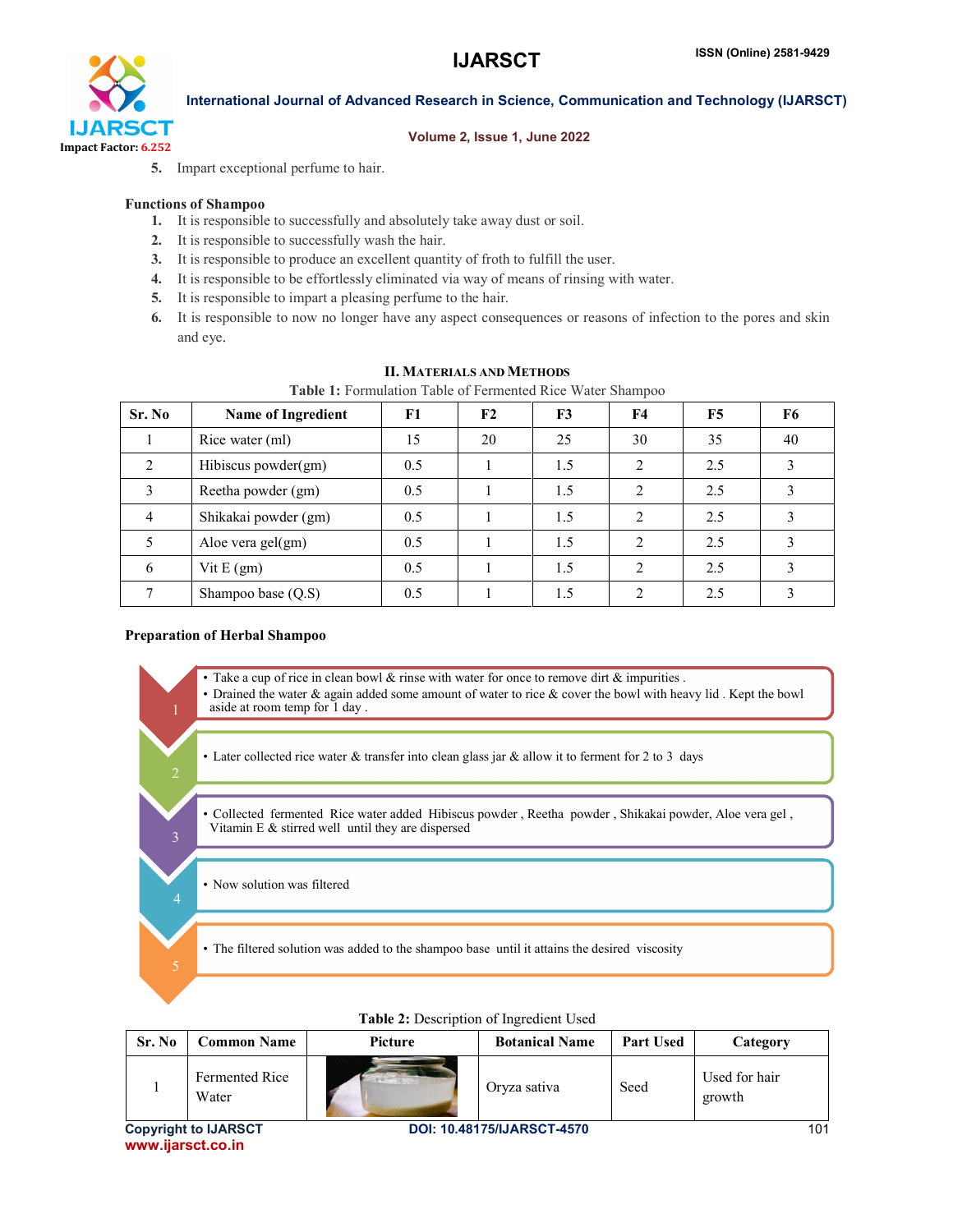

#### Volume 2, Issue 1, June 2022

| 2              | <b>Hibiscus</b> | Hibiscus rosa -<br>sinesis | Flower | Conditioning agent                              |
|----------------|-----------------|----------------------------|--------|-------------------------------------------------|
| 3              | Reetha          | Sapindus mukorossi         | Fruits | Controlling hair fall<br>& removing<br>dandruff |
| $\overline{4}$ | Shikakai        | Senegalia rugata           | Seed   | Controlling hair fall<br>& removing<br>Dandruff |
| 5              | Aloe Vera       | Aloe vera                  | Leaf   | Conditioning agent                              |

#### III. EVALUATION OF HERBAL SHAMPOO

#### A. Physical Appearance: [4]

Formulated shampoo become evaluated for Physical characteristics inclusive of transparency, color, smell with the aid of using watching with bare eye.

#### B. pH Determination: [5]

The pH of the fermented rice water shampoo became evaluated through taking  $(10\% \text{ v/v})$  Solution through the use of pH analyzer.

#### C. Wetting Test: [6]

A paper canvas weighing 0.44 g is reduce right into a 1-inch diameter disc. Put it at the floor of the shampoo solution. Record the time it takes for the paper to sink into the formula and mark the time with a stopwatch

#### D. Test for Dirt Dispersion: [7]

Two drops of the formulated shampoo have been delivered to ten mL of distilled water placed in a wide-mouth test tube. A drop of Indian ink is placed withinside the test tube and the test tube is shaken for 10 mins through sealing it. The quantity of ink in the test tube becomes measured. The final rating became categorized as hard, medium, none.

#### E. Foaming Ability: [8]

Add 50 ml of formulated shampoo to a 250 ml test tube volume, shake the test tube 10 times with a period of 1 min and 4 min respectively. The total foam was measured after stirring for 1 minute. The process is called the cylinder Shake method

#### F. Surface Tension Test: [9]

The surface tension of the shampoo formulated in clean water (10% w/v) was evaluated using a stalagmometer at room temperature. It was determined using the formula

 $R2/R1 = w3-w1(n1)/w2-w1(n2)$ 

### Where,

 $W_1$ = weight of empty beaker

 $W_2$  weight of beaker with distilled water

 $W_3$ = weight of beaker with herbal shampoo solution

 $n_1$ = number of drops of distilled water

n2=number of drops of shampoo solution

 $R_1$ = surface tension of distilled water at room temperature

 $R_2$ = surface tension of shampoo solution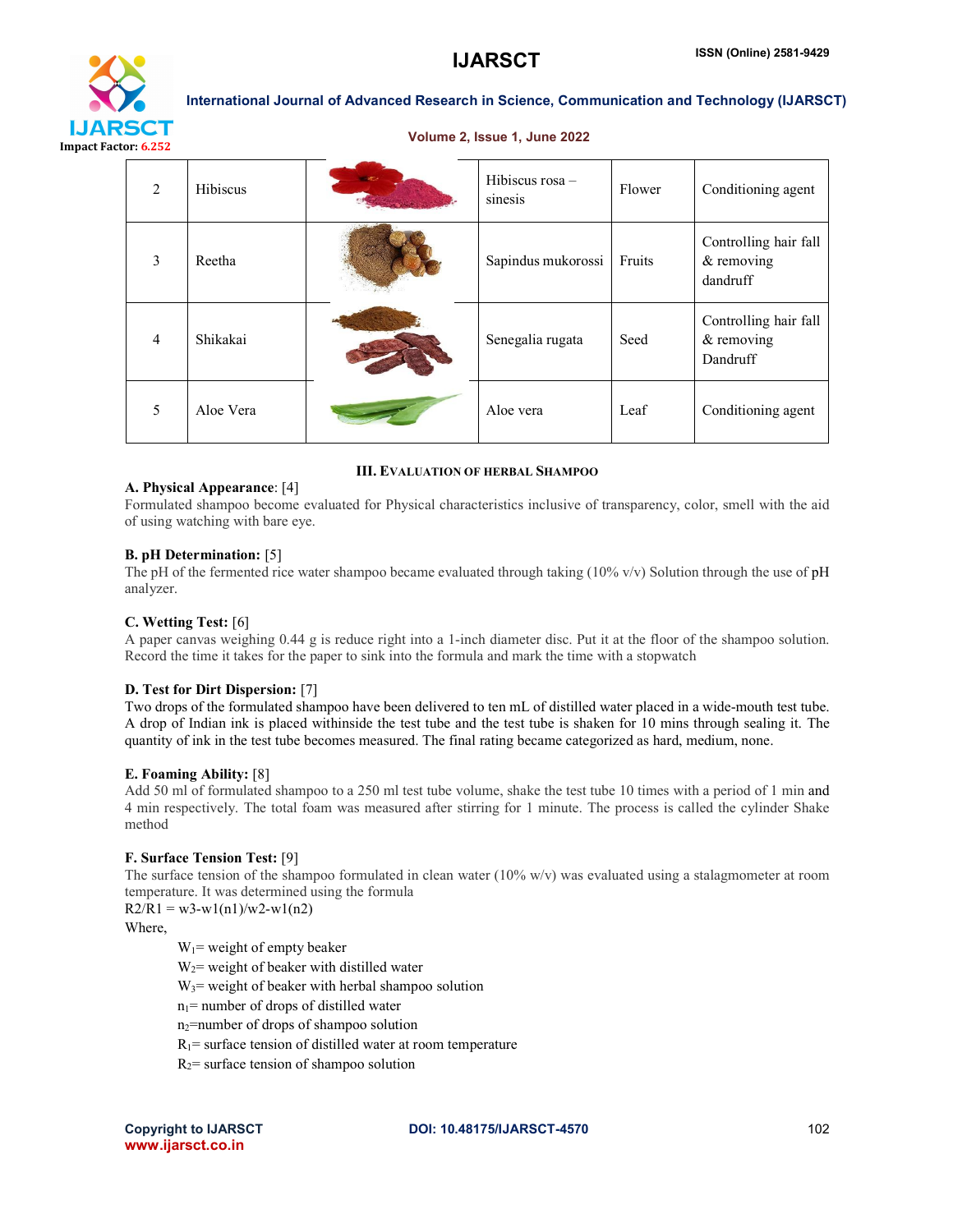

#### Volume 2, Issue 1, June 2022

#### G. Determination of Solid Content: [10]

About 4g of shampoo solution become placed in an evaporating dish. The liquid part of the shampoo become after evaporated by using placing the dish on warm plate. Remaining solid content material withinside the dish become calculated complete drying. It was determined by using\the formula;

% Of solid content =  $C-A/B-A \times 100$ 

Where;

A= weight of empty evaporating dish

B= weight of evaporating dish with shampoo solution

C= weight of evaporating dish after evaporation of Shampoo solution'

#### H. Phytochemical Analysis of Fermented Rice Water: [11,12]

Qualitative phytochemical studies were conducted to identify the presence of bioactive chemical components such as alkaloids, flavonoids, glycosides, steroids, phenols, tannins and proteins.

#### I. Anti-Fungal Assay:

Discs impregnated with known concentration of antifungal discs are placed on agar plate that has been inoculated (or) seeded uniformly over the entire plate with a culture of the micro-organism to be tested. The plate is incubated for 18-24 hrs. at 370C. During this period, the antifungal agent diffuses through the agar and may prevent the growth of fungi. Effectiveness of susceptibility is proportional to the diameter of inhibition of zone around the disc. Organisms which grow up to the edge of the disc are resistant.

- Organisms used: *Candida albican*.
- Media used: Nutrient Agar.
- Test used: Fermented Rice Water Shampoo
- Standard: Fluconazole

#### IV. RESULTS AND DISCUSSION

| Sr. No         | <b>Evaluation</b><br><b>Parameter</b> | <b>Observation</b>    |                 |                 |                 |                 |                 |  |
|----------------|---------------------------------------|-----------------------|-----------------|-----------------|-----------------|-----------------|-----------------|--|
|                |                                       | F1                    | F2              | F <sub>3</sub>  | <b>F4</b>       | F5              | F6              |  |
| 1              | `olour                                | <b>Brown</b>          | <b>Brown</b>    | <b>Brown</b>    | Dark Brown      | Dark Brown      | Dark Brown      |  |
| 2              | Ddour                                 | <b>CHARACTERISTIC</b> |                 |                 |                 |                 |                 |  |
| 3              | Apperance                             | <b>VISCOUS</b>        |                 |                 |                 |                 |                 |  |
| $\overline{4}$ | exture?                               | <b>SMOOTH</b>         |                 |                 |                 |                 |                 |  |
| 5              | Ή                                     | 8.3                   | 8.1             | 7.9             | 6.4             | 6.2             | 5.3             |  |
| 6              | Dirt Dispersion                       | Medium                | Medium          | Medium          | None            | None            | None            |  |
| 7              | Joaming Index (ml)                    | 32                    | 36              | 42              | 48              | 55              | 65              |  |
| 8              | Vetting Test (sec)                    | 94                    | 114             | 116             | 125             | 140             | 155             |  |
| 9              | 6 Of solid content                    | 13                    | 18              | 20              | 23              | 28              | 32              |  |
| 10             | surface Tension                       | 20.25                 | 26.30           | 30.33           | 36.30           | 42.32           | 44.25           |  |
| 11             | Anti-Fungal Assay                     | $20 \text{ mm}$       | $18 \text{ mm}$ | $21 \text{ mm}$ | $24 \text{ mm}$ | $22 \text{ mm}$ | 18 <sub>m</sub> |  |

## Table 3: Physicochemical evaluation of formulated herbal shampoo

#### A. Physical Appearance:

The formulated shampoo became evaluated for visible inspection. The formulated shampoo became determine to be clear, dark brown in color, and had a moderate odor.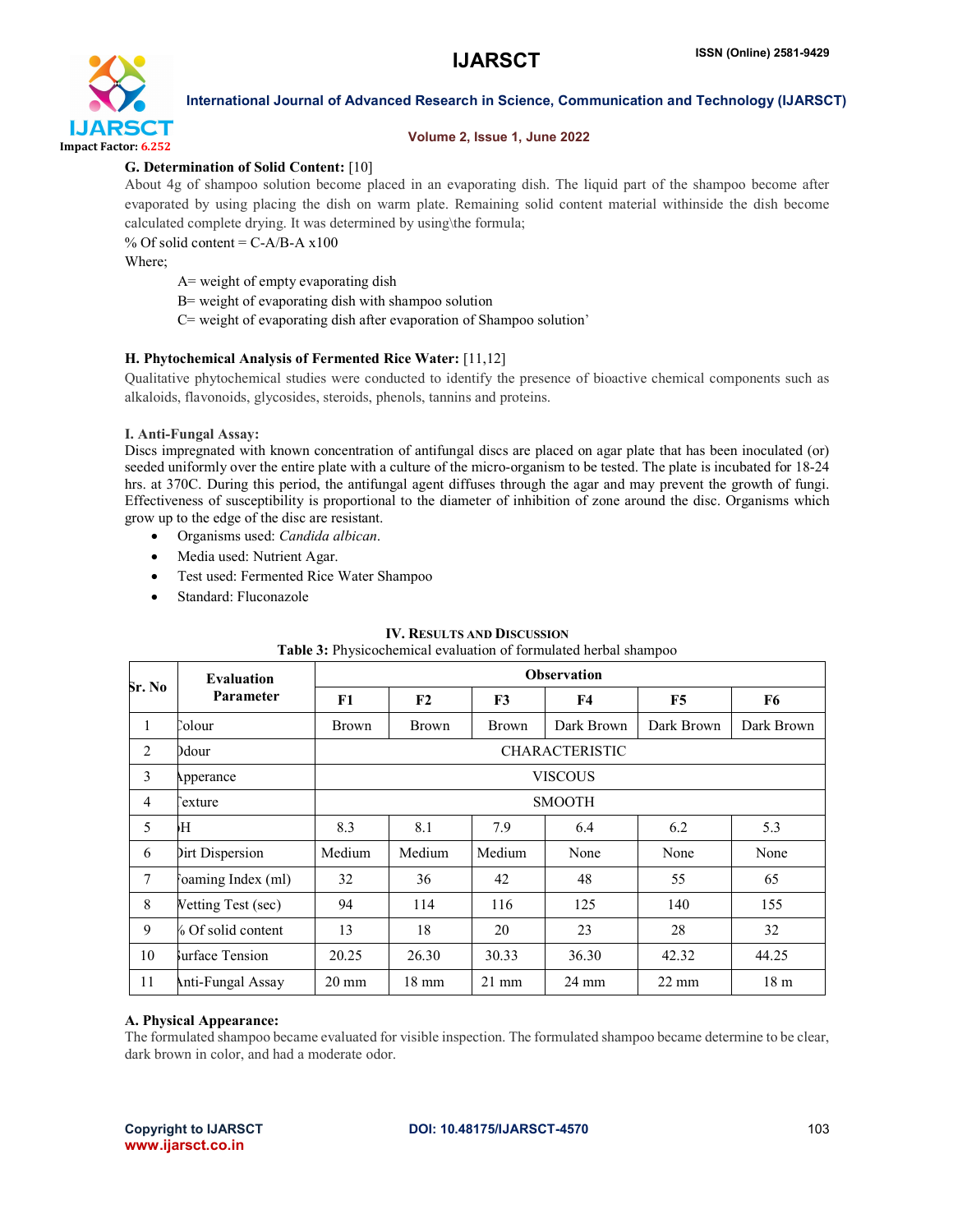

#### Volume 2, Issue 1, June 2022

#### B. pH:

pH of the shampoo plays important function in improving hair quality & decreasing infection to eye. The shampoo is formulated both with neutral or slightly acidic ph. The pH. of formulated herbal shampoo was found to be in the range 1.2 to 8.5.

#### C. Determination of Solid Content:

In general, a quality shampoo should have a solids content in the 20% to 30% range. The solids content of the formulated herbal shampoo ranged from 15% to 34%.

#### D. Foaming Ability and Foaming Stability:

Foaming ability is one of the important parameters to consider when evaluating shampoos. The foam volume of the Formulated herbal shampoo ranged from 30 ml to 68 ml. This volume had remained constant even after 4 minutes of observation.

#### E. Dirt Dispersion:

The dirt dispersion test plays a very important role in assessing the cleaning effect of the shampoo. Shampoos are considered poor quality, if the ink is concentrated in the foam. Depending on the concentration of ink in the foam, the results were declared as heavy, moderate, light and none.

#### F. Wetting Time:

The effectiveness of the shampoo wetting time check is accomplished. It relies upon the concentration of surfactant. The canvas disc approach is preferred for calculating the wetting time. The wetting time of the formulated shampoo had been determined to be with in the variety of 96 to 158sec.

#### G. Surface Tension

The detergency of the shampoo can be decided primarily on the basis of the surface tension values. The lower the Surface tension value, the greater the cleaning effect of the shampoo. The surface tension of the formulated herbal Shampoo was found to be range from 22.63 to 43.52 dynes/cm.

| <b>Phytochemicals</b> | <b>Test</b>           | <b>Result</b> |
|-----------------------|-----------------------|---------------|
| Alkaloids             | Mayer's test          | $++$          |
| Flavonoids            | Alkaline reagent test | $^{++}$       |
| Phenols               | Phenols test          |               |
| Tannins               | Ferric chloride test  |               |
| Glycosides            | Keller kiliani test   | $^{++}$       |
| Proteins              | Biuret test           | $^{++}$       |
| <b>Steroids</b>       | Salkowski test        |               |

#### $\ddot{\bullet}$ H. Phytochemical Analysis

The Phytochemical studies had been performed based on qualitative evaluation to identify the presence of bioactive chemical constituent. From the observation table, we will say that alkaloids, flavonoids, glycosides and protein had been present where phenols, tannins and steroids had been absent.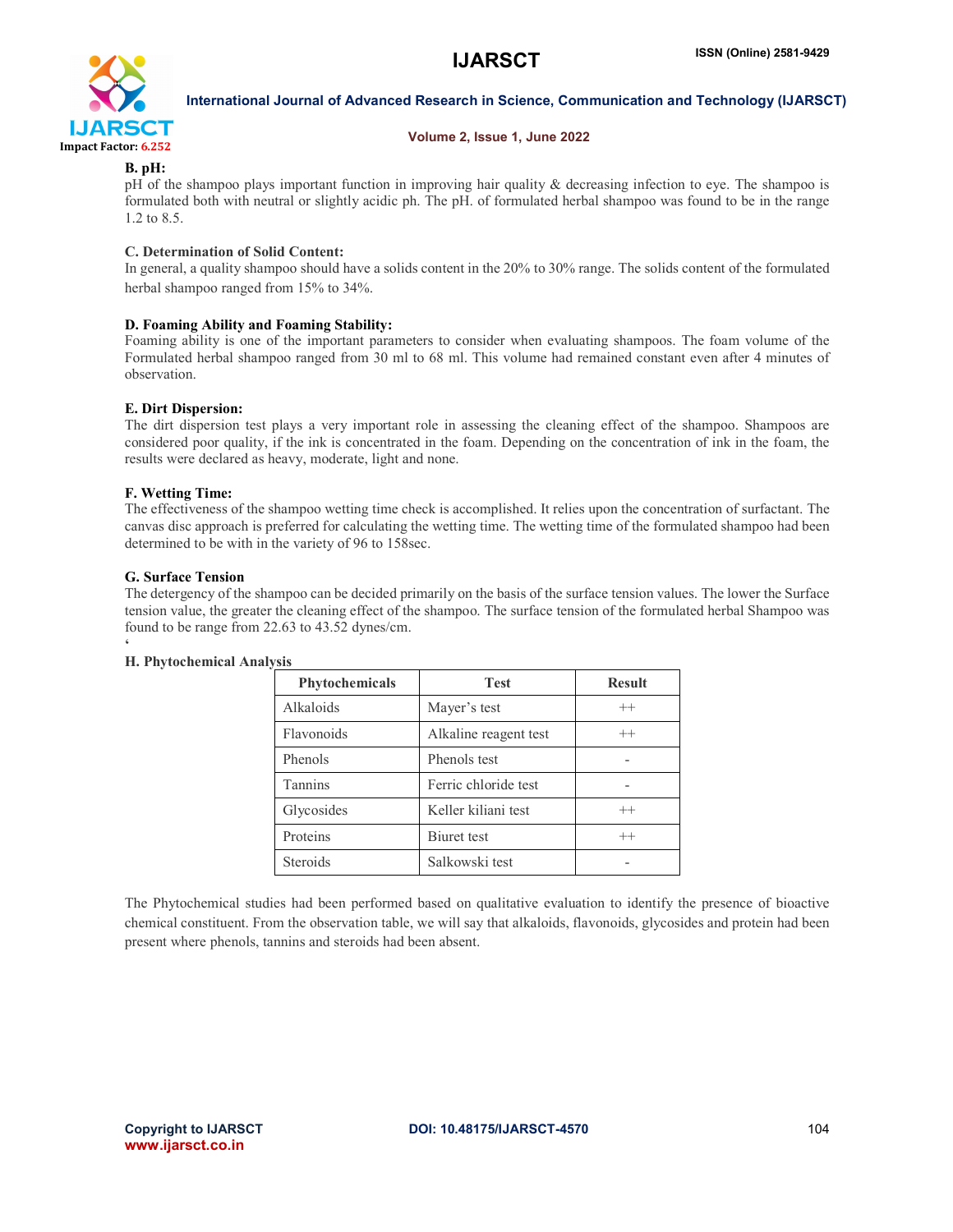

#### Volume 2, Issue 1, June 2022



Figure 1: Phytochemical Analysis of Fermented Rice Water

#### A. Anti-Fungal Assay

Zone of inhibition is a testing and observing the microbial activity growth of microorganisms or antimicrobial agent. The fig 2 results shown zone of inhibition this is an area of agar diffusion method where the bacteria are unable to grow, due to presence of drug that inhibits the growth of microorganisms and this shows that the product or formulations having good anti-dandruff activity. And the above Formulations is good to inhibit the dandruff from scalp and protect the skin from other fungi or microbials.



Figure 2: Anti-Fungal Assay

#### V. CONCLUSION

The main motive of formulating herbal shampoo was to reduce hair fall and promote hair growth. Herbal shampoo was formulated using conventional herbs that are very secure and effective to be used. Inositol, a chemical constituent present in the rice water, performs a key function in stopping hair damage, and useful for the hair growth. The utilization of herbal conditioning markers enables in stopping hair loss in comparison to the usage of artificial conditioning markers. Later, the formulated herbal shampoo was evaluated for various parameters which includes visible inspection, pH, dirt dispersion, % of solid content, wetting time and surface tension. Based on the evaluation effects of various formulations, it was concluded that formulation F4 has shown better effects while in comparison to different formulations. Hence, the formulated herbal shampoo was secure and powerful to be used and helps in reducing the hair fall.

#### ACKNOWLEDGEMENT

We excess our thanks and gratitude to Trustee of Samarth Rural Educational Institute's and Samarth Institute of Pharmacy, Belhe for his continuous support and Prof. Sagar Tambe who supported and guided us for the completion of this research work.

## www.ijarsct.co.in

#### Copyright to IJARSCT **DOI: 10.48175/IJARSCT-4570** 105